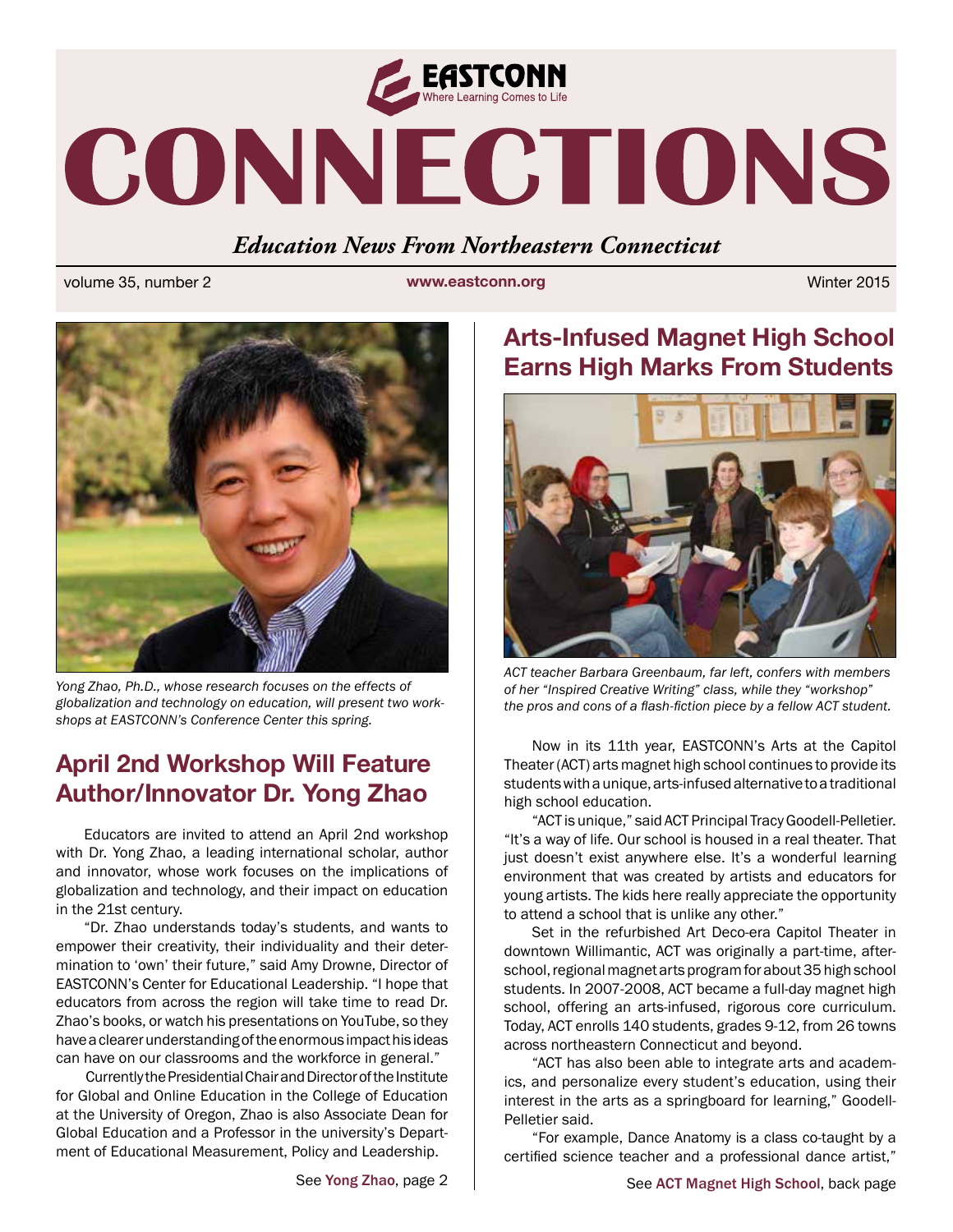#### Yong Zhao, from page 1

During both sessions at EASTCONN, Zhao will share teaching strategies that encourage student autonomy and leadership; that champion and cultivate independent, innovative thinkers; and that promote an entrepreneurial spirit in young people.

Open to all educators, Zhao's workshops are highly interactive, as he welcomes discussion and offers break-out sessions.

Zhao's research centers on the premise that schools and parents need to cultivate independent young thinkers who are willing to use their learning differently to create jobs and contribute positively to a globalized society. Students must be encouraged and able to think like entrepreneurs, Zhao says, and be resourceful, flexible, creative and global.

"I think our children are much more capable and much more motivated to learn than many adults have assumed," said Zhao during a recent phone interview.

 Zhao said there are a number of ways that schools and district leadership teams can support students' entrepreneurial spirit.

"I think schools can rethink themselves as innovation incubators," Zhao said. "They can treat each student as a passionate, creative responsible entrepreneur – and they can provide them with opportunities to experiment with their interests, their strengths and weaknesses, and engage them in authentic work … Students need to connect with the global community."

Zhao believes that with the liberty to make meaningful decisions and explore non-traditional learning opportunities, today's students will develop into tomorrow's global entrepreneurs.

Among the books written by Zhao is his latest, *World Class Learners: Educating Creative and Entrepreneurial Students*, which is the basis for his workshops at EASTCONN. The first 50 registrants will receive a free copy of his book. He has published more than 100 articles and 20 books, including *Who's Afraid of the Big Bad Dragon: Why China has the Best (and Worst) Education System in the World*; and *Catching Up or Leading the Way: American Education in the Age of Globalization*.

Zhao has earned numerous professional accolades, including the 2013 AEP Distinguished Achievement Award and the 2013 Society of Professors of Education Book Award. Learn more about Zhao at www.zhaolearning.com.

Zhao will offer the same workshop at two different times at EASTCONN's Conference Center in Hampton, Conn.: the frst, from 8:30-11:30 a.m., with breakfast, 8-8:30 a.m.; and the second, from 1-4 p.m., with refreshments. To register for a session, go to www.eastconn.org/yongzhao. To learn more, contact Amy Drowne, at adrowne@eastconn.org,

#### **EASTCONN** *Connections*

Writer/Editor: Teddie Sleight ~ tsleight@eastconn.org Assistant: Cindy Laurendeau ~ [claurendeau@eastconn.org](mailto:claurendeau@eastconn.org)

**[Communications Department](%20mailto:connections@eastconn.org)**

[Dotty Budnick](mailto:dbudnick@eastconn.org), Director ~ dbudnick@eastconn.org

#### **EASTCONN Administration**

Paula M. Colen, Executive Director

**EASTCONN**, 376 Hartford Turnpike, Hampton, CT 06247 860-455-0707 Fax: 860-455-0691

## **Professional Notes**



Maureen Crowley, Ph.D



EASTCONN Director of Planning and Development Maureen Crowley has earned a Ph.D. in Adult Learning and Workplace Education from the University of Connecticut's Neag School, Department of Educational Leadership. Crowley's research focused on the intentional, self-directed learning that Adult Basic Education and Literacy educators undertake to develop proficiency in the workplace.

Richard Tariff, EASTCONN's Director of Adult Programs, presented "Managing Growth and Change in Adult Education" during a statewide Connecticut Association for Adult and Continuing Education (CAACE) workshop in November. Earlier in the fall, Tariff moderated a CAACE statewide forum for Adult Education providers on Connecticut Legislation PA 1240, a new remediation program supporting

Richard Tarriff

adults' transition to college that pairs RESC Adult Programs with community colleges.



Elizabeth Aschenbrenner, EASTCONN's Director of Early Childhood, has been invited to serve on the Connecticut Office of Early Childhood (OEC) advisory panel that will inform the development of the OEC's Pre-K to 3rd Grade Leadership Program. Under development by UConn, the new program is being designed to increase educators' knowledge about the preKto-grade-3 period in child development.

Elizabeth Aschenbrenner







Toni Ryan, Ed.D. Tracy Goodell-Pelletier Sarah Mallory

A team from EASTCONN's Educational Services division was accepted for participation in the highly competitive Harvard Graduate School of Education's Instructional Rounds program. Toni Ryan, Ed.D., EASTCONN Director of Curriculum, Instruction and Accreditation, joined Tracy Goodell-Pelletier, Principal of EASTCONN's Arts at the Capitol Theater (ACT) school, and Sarah Mallory, ACT Dean of Students, to attend the intensive Harvard program in December. The Instructional Rounds methodology, which is modeled on medical rounds practices, engages educators in working together to solve problems of practice and to support systemic improvements in teaching and learning.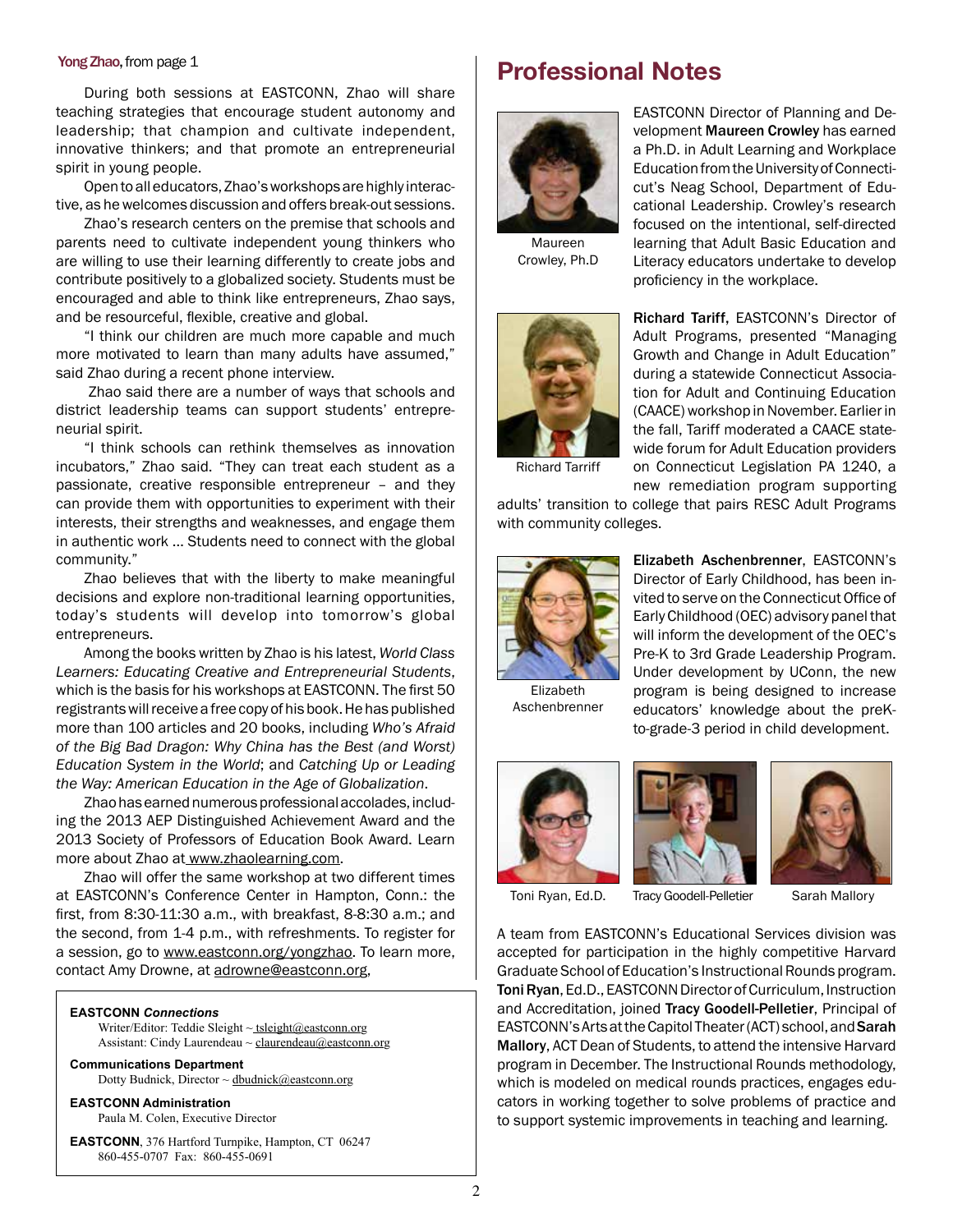## **EASTCONN Provides Customized, Free PD in CT Core Standards**



*EASTCONN's Cathy Smith-Carolan, far right, engages Voluntown Elementary School educators in a CCS-based coaching session to "unpack" new ELA literacy skills for lesson planning. EASTCONN provides a customized coaching plan for each participating school.* 

EASTCONN is providing free professional learning focused on Connecticut Core Standards to 19 EASTCONN-region school districts, thanks to a State Department of Education grant.

The CSDE grant is intended to offer tailored coaching services to schools that request technical or coaching assistance as they incorporate Connecticut Core Standards (CCS) in English/Language Arts, Math and Literacy into the content areas.

"This grant allows us to engage in meaningful conversations with school and district leaders about what their teachers need in order to implement the CCS," said EASTCONN's Director of Teaching and Learning Scott Nierendorf, whose staff are delivering the coaching to EASTCONN-region districts.

"We'll be working with classroom teachers, in-district coaches and instructional specialists to build their knowledge and confdence in applying CCS standards, which will help prepare them and their students for the Smarter Balanced Assessments, coming this spring," Nierendorf said.

Nierendorf and his staff met with district leaders this fall to clarify plans for coaching, which, in most of the 19 northeastern Connecticut districts, has already begun.

Ellen E. Cohn, the CSDE's Interim Chief Academic Officer, said that state-funded, in-district coaching was a logical extension of the CSDE's overall effort to provide CCS implementation support to every district that requests it. As part of that effort, the CSDE is also offering a new resource-flled Web site (ctcorestandards.org), online and on-demand PD, as well as workshops that have served more than 2,000 educators to date, she said.

"Offering the in-district coaching/technical assistance days to districts was a logical next step," Cohn said.

"More than 70 districts have applied for and received indistrict coaching/technical assistance days, ranging from four days to 30 days (depending on the size of the district)," Cohn continued. "The feedback has been very positive and the 'on

continued next column

the ground' training and coaching has been a much needed support for teachers during this transition."

"Our experience has been very productive and engaging from the start," said Mark Westkott, Principal at Bozrah's Fields Memorial School, about the EASTCONN coaching.

"[EASTCONN's] education specialists have worked with our district to tailor the professional development to the Speaking and Listening Standards in a way that was global to the Common Core Standards, while at the same time practical, with strategies to take away and implement, which every teacher loves," Westkott said. "Teams of teachers have been able to incorporate the standards into their units and lessons in a meaningful way."

Jean Wierzbinski, Principal and Technology Coordinator at Sayles School in Sprague, said EASTCONN was helping her staff concentrate on CCS-related writing and scoring.

"We are focusing on the shifts in writing, including collaborative scoring using a CCS rubric during grade-level team meetings," Wierzbinski said. "We will continue this work into the spring with [EASTCONN] providing both grade-level team support and individual coaching to teachers who request it. It has been extremely valuable to have [EASTCONN] lead our discussions and provide suggestions and feedback to our teams as we move toward CCS implementation."

To learn more about the EASTCONN CCS-related coaching, contact EASTCONN's Scott Nierendorf at snierendorf@ eastconn.org, or reach him at 860-455-1569.

 $\circledast$   $\circledast$ 

#### **Congratulations!**

*William "Bill" Hull, Superintendent of Putnam Schools, has been honored with the UConn Neag School of Education Alumni Association's 2015 "Outstanding School Superintendent" award. "This award really recognizes a team effort by the Putnam community, our board of education, our administrators, teachers* 



*and staff," said Hull, who has been Putnam's superintendent for six years. Hull earned a B.A., a master's and an 093 from UConn.* 

 $\circledast$   $\circledast$   $\circledast$ 

### **Save the Dates!**

**EASTCONN Conference for School Support Staff, March 16,** 2015. This conference focuses on creating a welcoming school, leadership skills, school security and safety, FERPA laws and handling the media: www.registereastconn.org.

**Dr. Yong Zhao, "World Class Learners: Educating Creative** and Entrepreneurial Students," April 2, 2015. [Editor's Note: See page 1 story in this issue.] www.eastconn.org/yongzhao.